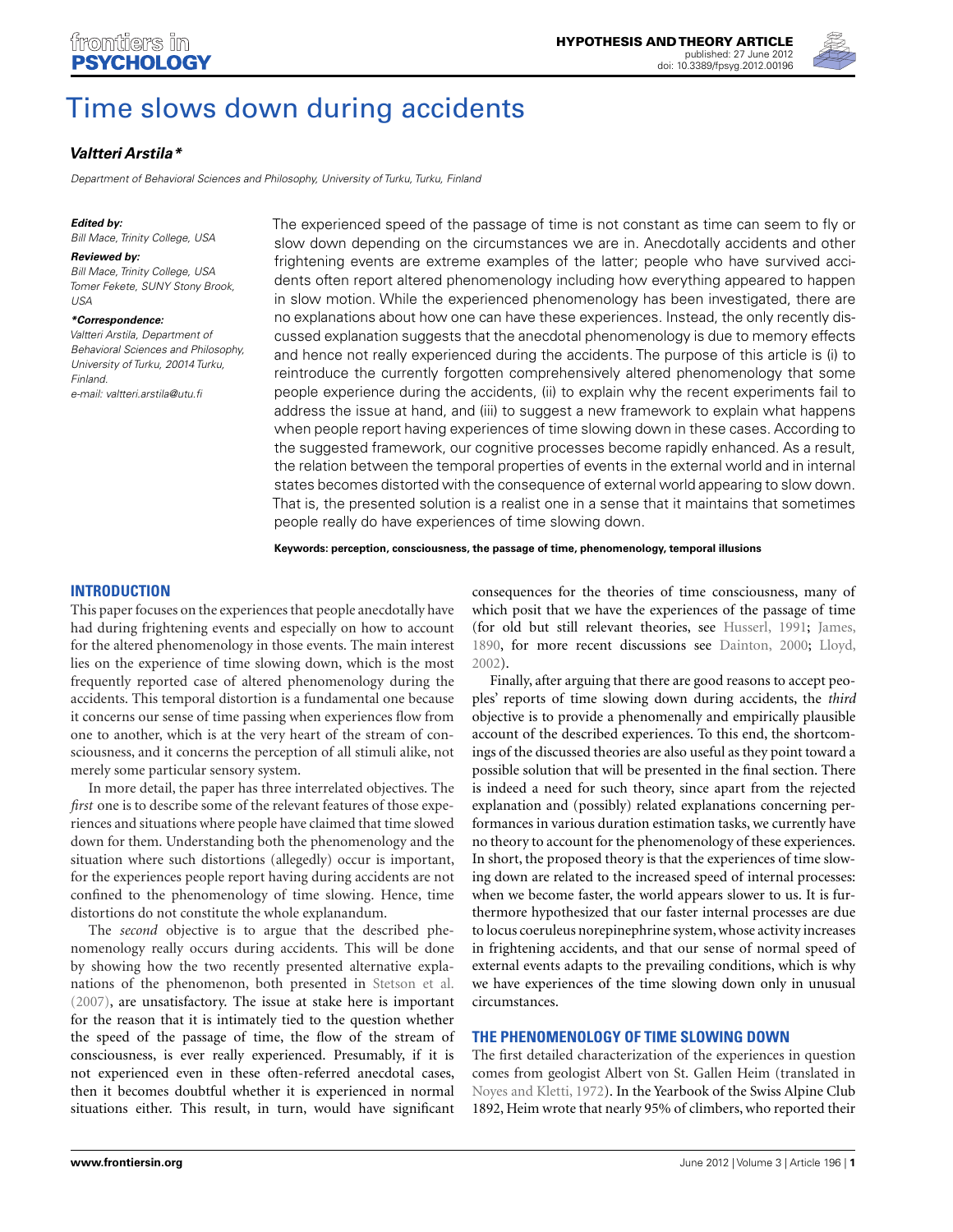experiences during an accidental fall to him, had had an experience that in part included

a dominant mental quickness and sense of surety. Mental activity became enormous, rising to a 100-fold velocity or intensity. The relationships of events and their probable outcomes were overviewed with objective clarity. No confusion entered at all. Time became greatly expanded. The individual acted with lightning-quickness in accord with accurate judgment of his situation. [\(Noyes and Kletti](#page-8-0), [1972,](#page-8-0) pp. 46–47)

The [next descriptive, and more systematic, analyses by](#page-8-0) Noyes and Kletti [\(1976, 1977\)](#page-8-0) basically confirmed Heim's claims. The most frequently reported features in the survey were an apparent slowing down of external time (75% of 85 participants reported this in the 1976 study, 72% of 101 participants in the 1977 study)<sup>1</sup>. Almost as many subjects reported an increased speed of thoughts (68 vs. 61%). A 14-year-old boy who had accidentally shot himself in the chest, for example, reported that his "thoughts were speeded up and time seemed stretched out" [\(Noyes and Kletti](#page-8-0), [1976](#page-8-0), p. 22). For some, the experience of time slowing down was even so strong that"time stood still" [\(Noyes and Kletti, 1976](#page-8-0), p. 21). As a summary of these two features, they write:

Not only did elapsed time seem drawn out, but events seemed to happen in slow motion.Yet in contrast to the outward slowing, individuals described their thoughts as speeded up and expressed amazement at the number of thoughts or mental images that passed through their minds in a matter of seconds. These two aspects of the experience of time were generally described together and were clearly related to one another. [\(Noyes and Kletti](#page-8-0), [1976,](#page-8-0) p. 23)

Furthermore, many of Noyes and Kletti's subjects reported having acted fast and purposefully combined with increased focused attention and alertness that were also present in Heim's characterization. For instance, a 19-year-old climber reported that during his fall, the fear and hope of survival "forced a concentration of my thoughts on rescue efforts and a redirection of my whole mind onto whatever might be necessary to prevent the potential plunge" [\(Noyes and Kletti, 1976](#page-8-0), p. 23). Similarly, a jet pilot during the Vietnam War showed the same increased attention and alertness to actions needed to save his life when his jet was improperly launched:

... when the nose-wheel strut collapsed I vividly recalled, in a matter of about 3 s, over a dozen actions necessary to successful recovery of flight attitude. The procedures I needed were readily available. I had almost total recall and felt in complete

control. I seemed to be doing everything that I could and doing it properly. [\(Noyes and Kletti, 1976,](#page-8-0) p. 24)

To summarize, the key features of the experiences that are of interest here are the following:

- 1. The feeling of external time expanding and slowing down to a great extent.
- 2. Dominant mental quickness as demonstrated by the increased speed of thoughts.
- 3. There is often an altered sense of the duration of the event lasting longer than it actually does.
- 4. If possible, in the event in question, people often act fast and purposefully.
- 5. In the latter case, their attention is also altered and narrowly focused on the issues relevant for survival.

6. Unusually sharp vision or hearing.

It is important to notice that experiences having these features occur only in exceptional situations because this kind of experience is a "normal reaction to suddenly presented, life-threatening danger" [\(Noyes and Kletti, 1976](#page-8-0), p. 26). Thus one relevant factor for triggering these experiences appears to be the belief in imminent death – the experiences are more probable if a subject believes that she is in a fatal situation. Indeed, in [Noyes and Kletti's](#page-9-0) [\(1976](#page-9-0)) survey, 80% of the subjects  $(N = 59)$  who believed that death was imminent reported experiences of time slowing down, whereas such experience was reported only by 65% of the subjects  $(N = 26)$  who did not believe death was imminent [in 1977 study, the percentages were 78 ( $N = 59$ ) and 63 ( $N = 42$ )]. An even more important factor is that the event is surprising, since Noyes and Kletti argue that hospital patients facing a threatening situation due to their illness do not report an increased speed of thoughts and altered attention. Heim, in turn, also referred to both factors as he mentioned that people who have had these experiences can be completely paralyzed in less surprising and/or less dangerous situations. Given the phenomenology of the experiences and the knowledge of the typical situations in which they can occur, how can we investigate and explain these experiences?

# **RECENT INVESTIGATION OF THE EXPERIENCES DURING FRIGHTENING EVENTS**

Two recent and different lines of research concern temporal features of the phenomenology in question. One of them relates to the first listed key feature (the feeling of external time expanding), whereas the other relates to the third feature (the altered sense of duration). While the first feature is the main topic of this paper, let us begin with the latter line of research. One motivation to do so is to clarify the difference between the two features. There is need for such because the first and third key features of the phenomenology both concern temporal phenomena and the expression "time slows down" has been used in relation to both of them. Accordingly, one might think that these two features boil down to the same phenomenon in the final analysis. Yet, a closer inspection of the both features illustrates that the expression "time slows down" has a different meaning in these two contexts and that such conclusion is unwarranted.

<sup>&</sup>lt;sup>1</sup> It should be mentioned that the phenomenology that St. Gallen Heim, Noyes, and Kletti describe [is](#page-8-0) [similar](#page-8-0) [to](#page-8-0) [that](#page-8-0) [reported](#page-8-0) [in](#page-8-0) [near-death](#page-8-0) [experience](#page-8-0) [studies.](#page-8-0) Greyson and Stevenson [\(1980\)](#page-8-0) for example found that 79% of the respondents in the neardeath study had had anomalous temporal phenomenology. Direct comparison of the studies is impossible, however, for two reasons. First, near-death studies are often less explicit about the altered phenomenology in general and focus more on changes on attitudes and religious experiences. Second, the subject populations that provide the reports are very different. For example, while the subjects in Noyes and Kletti's studies had been conscious during the experiences, 40% of Greyson and Stevenson subjects had been on such a bad condition that they had been considered dead during the near-death experience.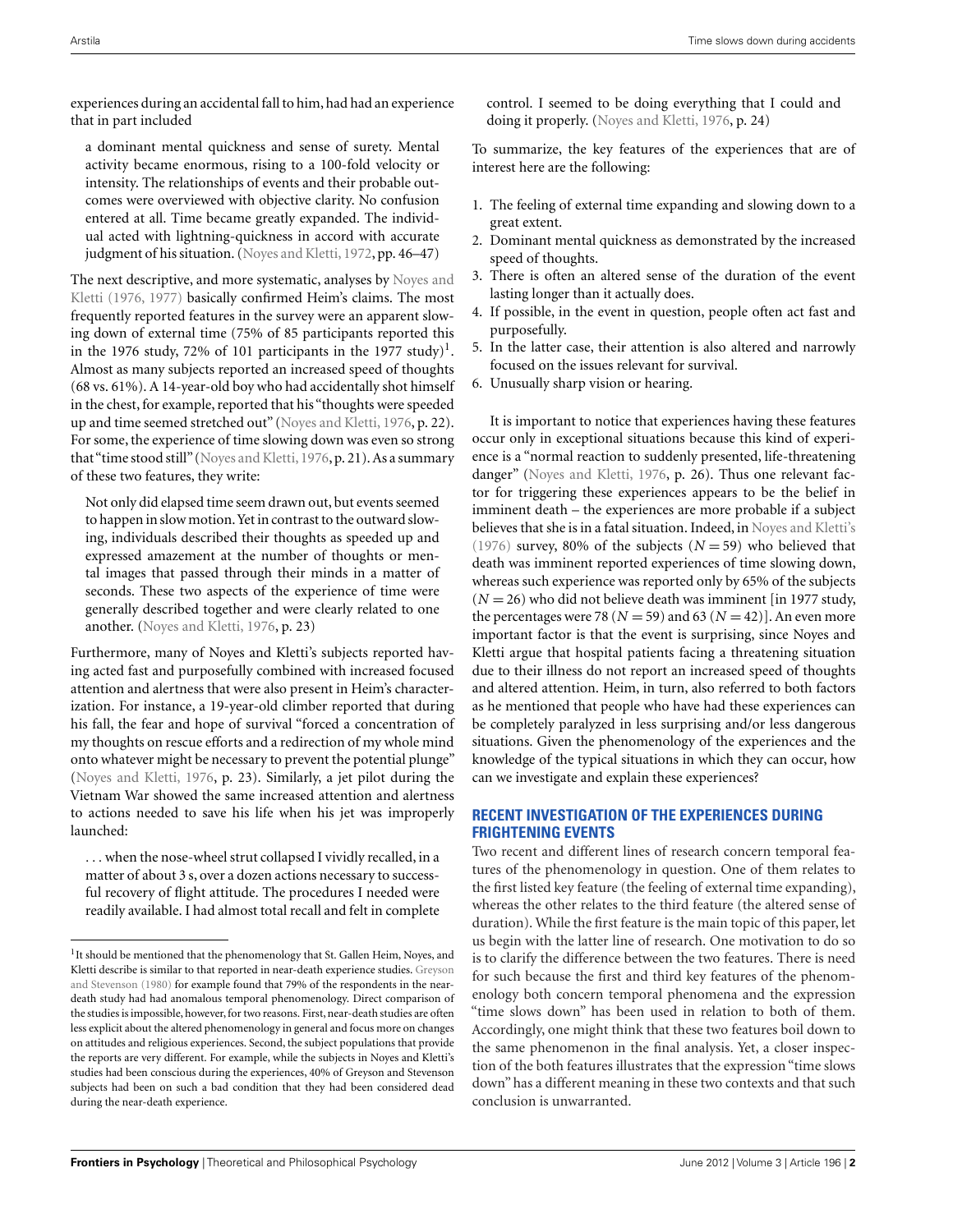The first key feature concerns the subjective feeling of *the passage of time* – whether it goes fast or slow. Here the feeling of time slowing down could be, for example, a consequence of a distorted phenomenology: when the movement we perceive happens in slow motion, we have the feeling that time slows down. When reading the subjective reports, this expansion of time appears to be quite substantial for subjects – a few seconds, might for example feel like 5 min [\(Noyes and Kletti, 1977](#page-8-0), p. 376). Although such reports are common, literally taken this 100-fold expansion of time is rather unbelievable. Hence some skepticism toward such reports is warranted. This does not mean that they should be merely dismissed though. Rather, they should be taken as a sign of such remarkable change in the phenomenology that one has difficulties in making duration estimations. In this paper, the expression "time slows down" is used in this sense that refers to changes in one's phenomenology of time passing  $by<sup>2</sup>$ .

The third key feature concerns the explicit cognition of the duration of passed time. It concerns *duration estimation* (also called duration or interval perception) – our performance in various tasks such as prospective and retrospective interval estimation tasks, interval production and reproduction tasks, and temporal bisection tasks. In these studies, "time slowing down" refers to the overestimation of the duration of stimuli.

Time slowing down understood in this sense is often explained by the means of an (hypothetical) internal clock (e.g., [Gibbon,](#page-8-0) [1977;](#page-8-0) [Treisman et al.](#page-8-0), [1990;](#page-8-0) [Wearden](#page-8-0), [1991](#page-8-0)). The idea is that when the speed of this clock is increased, more ticks occur during the measured interval. As more ticks means longer duration, subjects overestimate the duration in question. In such cases, subjects may estimate that something lasted, say, 5 s although in reality it lasted only 4 s – a 4 s interval slowed down in a sense to a 5 s interval.

While there has been little empirical research on the phenomenology of time passing by, there is a considerable amount of research on our performance in various duration estimation tasks. Thus, if the two usages of "time slows down" would be the same, or if they would be different sides of the same phenomenon (one focusing the phenomenology and the other concerning performance in tasks), there would in fact be a number of studies on the matter already. For example, it has been found that fear is associated with time slowing down in duration estimation studies [\(Campbell and Bryant](#page-8-0), [2007\)](#page-8-0) and that threat causes subjects to overestimate durations (e.g., [Anderson et al.](#page-8-0), [2007](#page-8-0)). Furthermore, some of the studies on performance in time perception tasks using pictures or video of a threatening situation even use the expression ["time slows down"in their titles \(Loftus et al., 1987;](#page-8-0) Bar-Haim et al., [2010\)](#page-8-0).

Despite these possible similarities, the studies on the performance in duration estimation tasks need to be separated from the passage of time judgments and therefore they can provide only little help in addressing the topic of this paper. To begin with, our duration estimations and the passage of time judgments can change independently of each other [\(Wearden, 2008\)](#page-8-0). Hence duration estimations can be at best only indirect measures of the phenomenology of time passing by. Stated more generally, because the mentioned studies only concern our performance on the duration estimation tasks, they do not address the issue of the distorted phenomenology and consequently can only (at best) provide us information on the third key feature, leaving others unanalyzed. This conclusion is emphasized by the fact that the duration overestimation results are explained by means of an internal clock without any reference to the phenomenology of time slowing down and other distorted phenomenology. Thus it remains an open question why speeding of an internal clock would bring about, say, an unusually sharp hearing.

Second, the two phenomena are often of different magnitude. In duration estimation studies, the idea that time slows down follows from the fact that the duration of stimuli is overestimated often by 10–50%. In the cases that Noyes and Kletti describe, time appears to slow down a 100-fold. This difference in magnitude suggests that the internal clock metaphor cannot be the sole explanation for time slowing down in the phenomenological sense used in this paper.

Finally, it is not obvious how much we can justifiably conclude even from the duration estimation studies mentioned above that appear to be most related to the topic at hand – after all they investigated time slowing down in response to threatening stimuli. One reason for skepticism is that the duration to be judged was much longer than in those that Noyes and Kletti describe ranging from a half [minute \(Loftus et al., 1987\) to half an hour \(](#page-8-0)Campbell and Bryant, [2007](#page-8-0)), which in turn makes it likely that they investigate somewhat different phenomena. Likewise, in these studies the stimuli were presented many times and under controlled conditions. Therefore, the situations were unlikely to match with Noyes and Kletti's observation that their explanandum occurred in surprising and life-threatening situations.

Taken together, the listed reasons make it safe to say that the studies on the performance in duration estimation tasks cannot shed much light on the issues at hand, even if there is a connection, possibly a close one, between them and the subjective feeling of the passage of time. Accordingly, the vast amount of research on duration estimation, even when it relates to threatening situations, will be largely ignored here.

There is, however, a recent study by [Stetson et al.](#page-8-0) [\(2007\)](#page-8-0) that is more directly pertinent to the issues at hand. In this study, the idea of people experiencing that time slows down during a frightening event is introduced with a motion picture analogy: when a movie runs slower than it was filmed, things in it appear to happen slowly. What makes this idea tempting is that it readily fits with the reports of how time in the external world appears to slow down and thus the authors' approach to time slowing down is the same as the phenomenological one used here. One of Noyes and Kletti's subjects, who narrowly escaped a collision with a train, for example said that "as the train went by I saw the engineer's face.

<sup>&</sup>lt;sup>2</sup>This usage is close to the frustrating feeling that time moves slowly, drags, when we are bored. The phenomena that are behind these two are different however. One difference between these two phenomena is that in the latter case the feeling of time dragging, moving slowly, evolves slowly whereas it happens almost immediately in the phenomenon we are interested in. Second, when we are bored we do not really experience time slowing down in a sense that things move in slow motion, whereas this is what people report they experience during accidents. Third, when people are bored, they still do not report any altered (or at least increased) speed of thoughts and attention. Accordingly, there are good reasons to separate the experience of time moving slowly when we are bored from the phenomenon discussed here.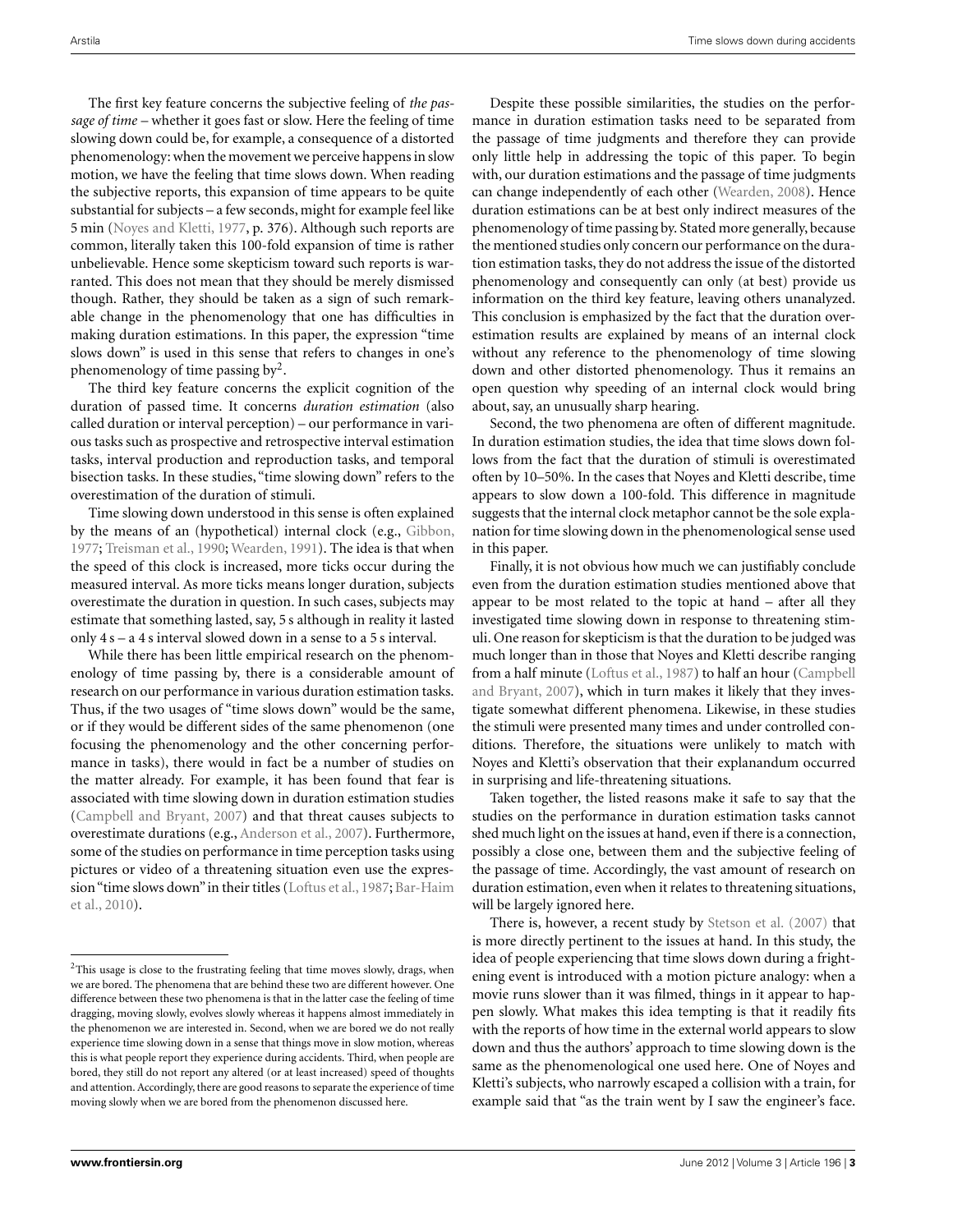It was like a movie run slowly so the frames progress with a jerky motion. That was how I saw his face" [\(Noyes and Kletti, 1977](#page-8-0), p. 377). In line with such reports, [Stetson et al.](#page-8-0) [\(2007](#page-8-0)) argue that the slow motion of time "should entail consequences such as an ability to perceive things with higher temporal resolution. For example, watching a hummingbird in video slow motion allows finer temporal discrimination upon replay at normal speed because more snapshots are taken of the rapidly beating wings."

To test this hypothesis, the authors conducted an experiment where subjects' temporal resolution was measured under normal and frightening conditions. The normal condition here refers to casual non-frightening conditions whereas in the frightening condition the subjects "were released from the top of the tower and experien[ced free fall for 2.49 s before landing safely in a net" \(](#page-8-0)Stetson et al., [2007](#page-8-0)). The threshold for temporal resolution in turn was measured with two flickering stimuli (a digit and its negative image) and the subjects' task was to separate them from each other in both conditions. What they found was that the subjects' temporal resolution did not improve when they faced a frightening situation. That is, the number of "snapshots" did not increase during the fall.

In addition to this task, some of the subjects were asked to estimate the duration of the fall twice. In the first time, they had seen someone else falling and they were then asked to estimate the fall's duration by imagining themselves being in the position of the falling person. The second estimation was based on the recollection of their own fall. What the authors found was that under the latter conditions the duration estimations were 36% longer.

Based on their results, the authors concluded that although time appears to slow down during frightening events – the increase in the duration estimations illustrates how time becomes expanded similarly to what people report that they have experienced during accidents – this is not due to perception because the temporal resolution did not improve. Rather, they end their article by arguing that this is due to memory effects:

... we speculate that the involvement of the amygdala in emotional memory may lead to dilated duration judgments retrospectively, due to a richer, and perhaps secondary encoding of the memories. Upon later readout, such highly salient events may be erroneously interpreted to have spanned a greater period of time. [\(Stetson et al.](#page-8-0), [2007\)](#page-8-0)

Stetson et al. [\(2007\)](#page-8-0) put forward thus two competing explanations for the anecdotal phenomenology described above. According to the first one, the given reports are truthful and the external world does indeed appear to move in slow motion. This explanation was not supported by the evidence however. According to the second explanation, time slowed down only in the sense related to the duration estimation tasks. In this case one can wonder about the validity of the reports given after accidents. The authors' response is to acknowledge that such reports are indeed given but explain the unusual phenomenology by the means of unusual memory effects. Unfortunately, however, both of these explanations have their shortcomings: the first explanation and the temporal resolution task did not touch upon the issue they were supposed to, while the latter explanation cannot provide the full picture of the experiences during the frightening accidents. Or so I argue below.

# **EXPLANATION BASED ON TEMPORAL RESOLUTION OF PERCEPTION**

What Stetson and colleagues tested was in effect the temporal resolution of visual perceptual processes – as separated, for example, from the issue of how many thoughts we can think in a second (i.e., are our thoughts speeded or not) – in controlled amusement park conditions. As such, there are a number of ways to argue that this study does not in fact look into the phenomenon it was supposed to. To begin with, there is a question whether the free fall can be counted as surprising or "suddenly presented, life-threatening danger" during which Heim, and Noyes and Kletti argue one can experience time slowing down. For example, all those participants that estimated the duration of the fall had seen the fall before they experienced it themselves and hence it is not obvious that this situation would count as surprising for them. If the situation was not surprising and time slowing down was not experienced, then what was studied is not what the authors claimed. A natural way to overcome this objection would be to ask participants directly whether time slowed down for them or not. Unfortunately the study did not report that this was done, and hence the question whether time did slow down remains uncertain.

One can of course argue that the difference in the duration estimations at least suggests that time did slow down, as the authors appear to think. In light of the earlier discussion on how these two can come apart, and the fact that the difference in the duration estimations was only one third (and it is thus of a very different scale than the subjects' reports of time expanding a 100-fold), it is obvious that this is only an assumption and that can easily be questioned. Furthermore, it is neither the only nor the most plausible explanation for the result of dilated duration estimation. For example, it has been reported that subjects underestimate the duration of a task they are about to do before they actually do it (e.g., [Byram](#page-8-0), [1997;](#page-8-0) [Roy et al., 2005](#page-8-0)). As the duration of the fall was shorter in the task where subjects imagined the falling without having yet experienced it in the study, it could be that the difference simply reflects the type of tasks subjects carried out. In another experiment, where people imagined a second hand of the clock moving for 15 and 30 s, the duration estimations were shorter when the clock is imagined to be farther away, i.e., when the image is smaller [\(Zäch and Brugger](#page-9-0), [2008](#page-9-0)). This is in good accordance with the results that smaller stimuli are judged to last for a shorter duration than larger ones [\(Xuan et al., 2007](#page-9-0)). Given that in Stetson et al.'s study the subjects' perception of the situation took place from a distance (before they themselves were dropped), it could have influenced the subjects' performance when they were imagining the fall without actually having had the experience of it themselves yet. This provides another, empirically justified explanation for the results without relying on the idea that people experienced time slowing down. As a result, the possible lack of surprise and the existence of competing well-motivated explanations for the difference in the duration estimations together make the conclusions of the study unwarranted.

In keeping with the main objective of this paper, namely the question of how to account for the anomalous temporal experience during sudden and frightening situations, it is important to notice possibly even more fundamental problems with the study: the methodology and rationale behind it. As illustrated by the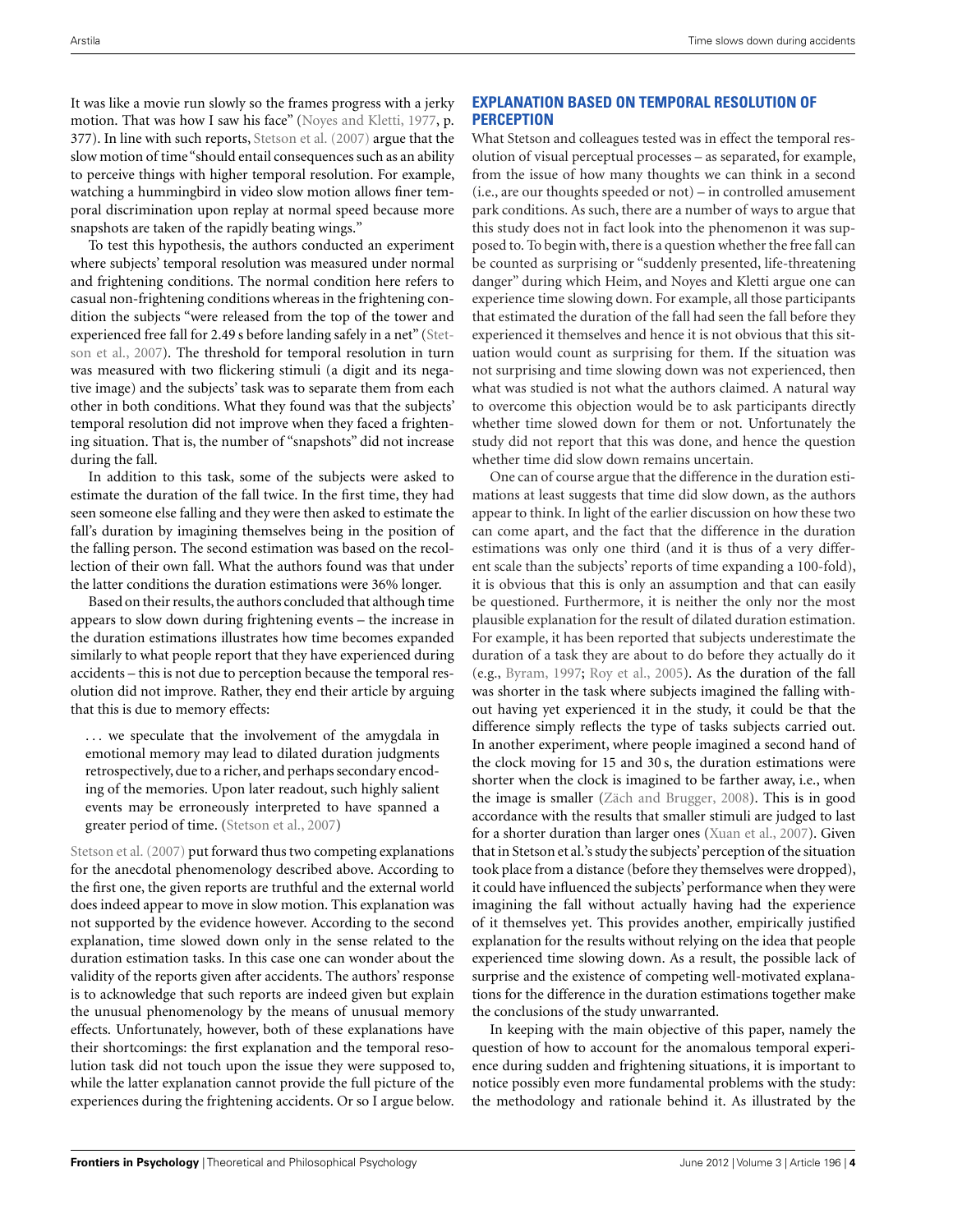quotation above, Stetson et al.'s study is strongly influenced by the analogy to movies. Although this makes their rationale initially tempting, a closer consideration shows it to be problematic.

To begin with, even accepting that the difference in duration estimation is not due to the reasons discussed, the study only showed that the threshold for determining flickering stimuli and duration estimation are not related at least directly. If we accept Stetson et al.'s claim made in the course of their argumentation that subjective time is not a single unified entity, and there are good reasons to think that this is the case, then it is not obvious that the temporal resolution task the subjects did is suitable task to measure whether time slows down or not in the first place. Quite the contrary. Consider for example [Holcombe's](#page-9-0) [\(2009\)](#page-9-0) recent separation of two temporal limits of human visual system. On the one hand, there are fast limits (around 50 ms) that are due to lowerlevel visual mechanisms such as first-order motion and binding local elements into global form. On the other hand, there are slow limits (around 200 ms) that are due to high-level mechanisms such as word recognition, higher-order motion, and global form with color. As Holcombe (2009, p. 219) mentions, "[t]his notion of fast peripheral processing and slower central processing is an old one." What makes this separation significant for the topic at hand is that the threshold for flickering stimuli belongs to the first group consisting of lower-level mechanisms. The altered passage of time, however, is a general distortion affecting our perceptions as a whole (as reflected in the described phenomenology). Accordingly, there does not appear to be any reason to assume that temporal resolution in the early visual processes improves when the more central phenomenon of time slowing down occurs. This conclusion is emphasized by Stetson et al.'s claim that the subjective time is not a single unified entity,which means that subjective time is composed of subcomponents that can change independently of each other.

Second, if the temporal resolution of all of our visual perceptual processes were speeded up, then we should have more sensations, snapshots in Stetson et al.'s terminology, than we would have in normal situations. That is, sensations would follow each other faster than they normally do and in this sense we would see more during frightening events. Yet because the authors did not make any claims regarding the general improvement of our cognitive faculties, we would face more information than we can comfortably comprehend. Accordingly, rather than expecting the external world to appear to slow down, one would expect that in these kinds of situations time appears to go faster than normally. An analogous example for this would be modern (action) movies where the editing is done so that one scene is shown only for a brief moment. Here too, we are facing too much information and it is we who appear to be slow, trying to apprehend the images that follow each other too fast. Consequently, it appears that if the temporal resolution of perceptual processes were a factor in the experience of time slowing down, then contra Stetson et al., it should not improve but degrade when time slows down. As a result, even if we assume for the sake of argument that time slowed down for Stetson et al.'s subjects, it is only to be expected that the authors did not find any improvement in the temporal resolution during the fall.

One could obviously counter this objection by arguing that we have experiences of time slowing down because improvements in temporal resolution mirror the overall enhancement in neural

processing, not only in the mechanisms of visual perception. Temporal resolution improvement understood in this way makes more sense: not only would our sensory systems provide us with more information but we would also be able to grasp this new information because our attention and other processes would be speeded up as well. While this is true, and a view resembling this will be sketched below, this does not help Stetson and his colleagues because the explanatory work in this alternative understanding of improved temporal resolution is done by our cognitive abilities – the capacity that determines whether we can grasp what we see faster than usual. This means that the temporal resolution of visual perception that Stetson et al. tested need not improve at all and for this reason the experiment was misguided. Given the problems with the rationale and methodology of the study and the results, it is clear that the improved temporal resolution for early visual perception cannot account for the experiences of time slowing down. Be that as it may, is it possible that a memory based account would fare better?

# **EXPLANATION BASED ON MEMORY EFFECTS**

The memory account postulates that time appears to slow down because richer than usual memories are later erroneously interpreted to have spanned a greater period of time than the experience on which they are based actually did. To be fair to the authors it must be noted that they present this idea only briefly and in an almost sketch-like manner. However, the proposal is still worth elaborating on, as it can illustrate the consequences of not taking the reported phenomenology as a whole seriously.

To begin, the idea that our experience of time passing slowly would be due to richer memories and their possible secondary encoding is at odds with the fact that in [Noyes and Kletti's](#page-9-0) [\(1976](#page-9-0)) study more than two thirds of the subjects reported an increased speed of thought. The increased speed of thought, if one reads the reports, can only refer to the idea that they had far more thoughts in a short time than they normally would – if our thoughts run faster than normally, then we can think more thoughts in that time than normally. The reason the memory account is at odds with the reports of an increased speed of thought is that because the real duration did not alter, the number of thoughts people have during the event would be the same regardless of the truth of memory account and hence the reports of an increased speed of thought remains unexplained. In fact, one could even argue that the situation is even worse because in these cases one should actually report that the speed of their thoughts was decreased (the number of thoughts remain the same but the subjects overestimate the duration of the event). Therefore, the phenomenology of increased speed of thought does not conform with the memory account.

It might be possible to resolve this discrepancy within the memory account by arguing that our memories of the event include many fabricated memories of thoughts. Although this possibility cannot be ruled out, it is still inadequate. First, while it is clear why memories would be particularly rich and strong (accidents are, after all, psychologically exceptional situations), this explanation does not provide any explanation for why such a massive fabrication of thoughts would take place – the reports of increased speed of thoughts are almost as common as reports of altered passage of time (68 vs. 75% according to [Noyes and Kletti](#page-8-0), [1976](#page-8-0)). Second, the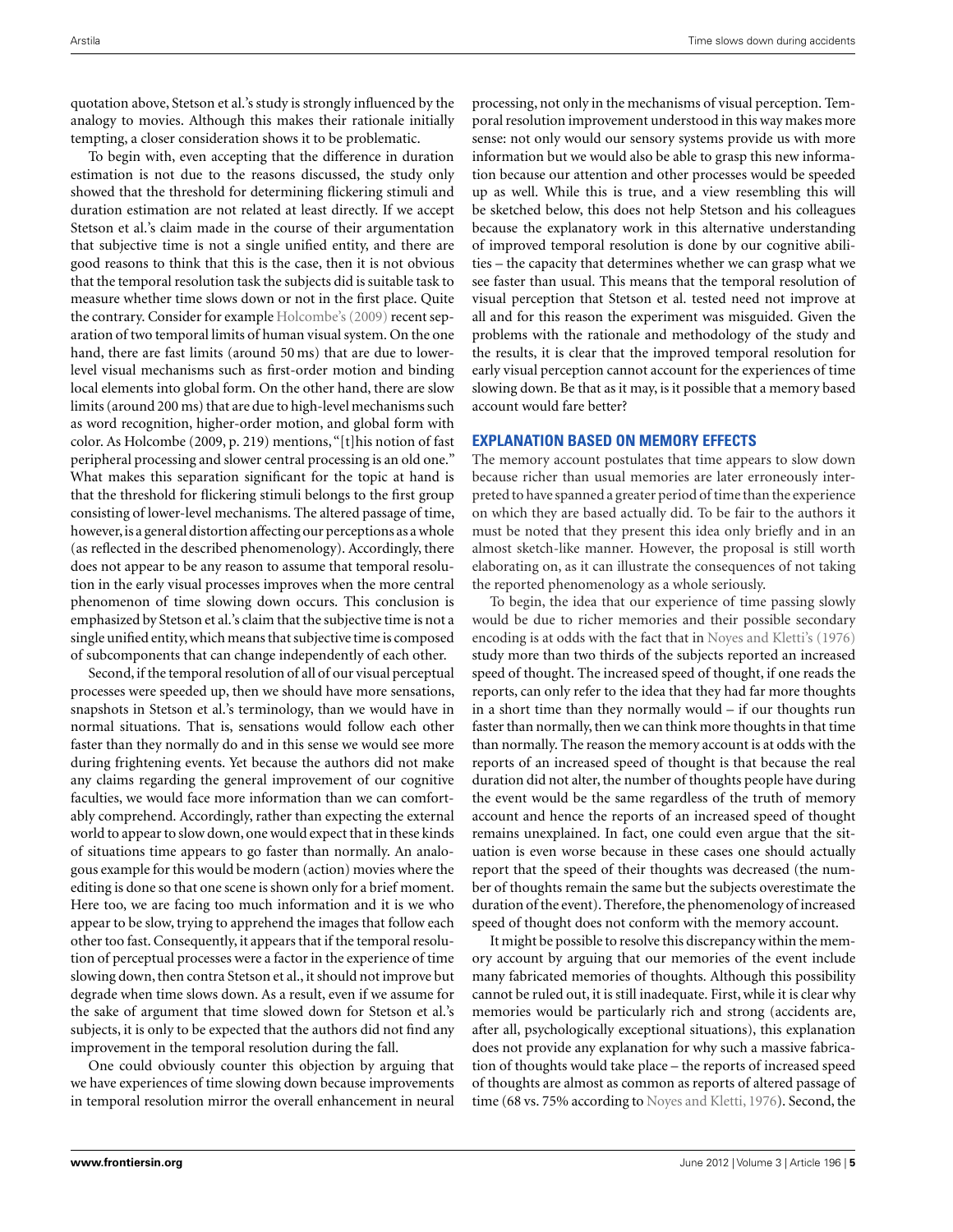idea of the fabrication of thoughts also fails to explain the fact that sometimes these thoughts have had causal relevance. Heim, for example, points out that under the conditions we are discussing here, people often "act on the basis of completely conscious, sustained, and complicated series of thoughts that are clear in every respect and often incredibly rapid [\(Noyes and Kletti, 1972,](#page-8-0) p. 48)." Their actions are not simple reflexes as the discussion in the second section illustrated. Given that in many cases people would not have survived if they had not acted purposefully, and that they could not have carried out such actions without an increased speed of thought, it appears likely that their speed of thought was indeed increased for a moment and the reports of it are not simply due to fabricated memories.

Another general shortcoming in Stetson and his colleagues' reasoning concerns the experience of time slowing down itself. As a sole explanation, the idea that time only appears to slow down because of unusually rich memories means that subjects never really experienced that time slowed down – it was all due to the retrospective judgment of the duration of the event. Yet when people report the mental state they had during accidents, it is the experiences of time slowing down that they report. Indeed, in this sense the memory account takes an antirealist position toward the reported phenomenology.

Bridging the gap from rich memories to experiences of time slowing down is a stretch, however, because when people make, to use Stetson et al.'s expression, an erroneous *interpretation* of the duration, the result is knowledge that time has slowed down, yet not an experience of it as one would have it. It is however the *experiences* of time slowing down that people report shortly after the event, and hence what is lacking here is an account how knowledge can turn into an experience of past episodes. For what it is worth, it can be asked further, what might be the evolutionary value of such mechanism that alters our memories after the life-threatening situations over the mechanism that speeds our thoughts and actions during those situations?

## **HOW TO EXPLAIN THE EXPERIENCES DURING ACCIDENTS?**

The discussion of the previous two explanations for the reports of time slowing down emphasizes the fact that the reported phenomenology during frightening, sudden accidents as a whole needs to be taken seriously. Indeed, not only must one explain the phenomenology directly related to time slowing down (as the first explanation aimed to do) but also subjects' reports of vivid thoughts and unusually sharp vision and hearing (which the memory effects could partly explain). Nonetheless, neither explanation accounted for all the listed features of the distorted phenomenology.

The explanation for the altered temporal phenomenology that is argued for in this section accounts for the whole altered phenomenology and how some people can have acted fast and purposefully during the sudden, life-threatening situations. Arguably this has an advantage over the previously discussed proposal because it does justice to peoples' reports. The motivation of the explanation comes from Noyes and Kletti's idea that the experienced increased speed of thought and slowed down external time are interrelated – the relation between the temporal properties of events in the external world and in internal states is distorted. As time in the real world does not really slow down during accidents, it is the

internal processes that are somehow altered. Consequently, to go over the main points briefly, the explanation has two parts. First, a mechanism is suggested that explains how our cognitive processes could become faster during the sudden and frightening experiences. This will simultaneously account the non-temporal features of such experiences, such as altered attention and heightened perception. The previous does not yet explain the altered temporal phenomenology however. Even if our cognitive processes would be faster, that does not yet mean that our cognitive processes would appear to be unusually fast, or that we would have experiences of time slowing down and feelings that the event lasted longer than it actually did. Accordingly, the second part focuses on how our internal processes being faster can lead to such altered phenomenology in suitable situations.

To begin with, the mechanism that could account for our experiences during the sudden life-threatening situations needs to fulfill at minimum the following requirements: the mechanism needs to become active in such situations, it needs to activate fast, and it must have wide-ranging effects. The neuronal mechanism that fulfills these requirements is the *locus coeruleus* norepinephrine system, the main source of the neurotransmitter norepinephrine. The first thing to note about it is that it is (in addition to other things) part of a fight-or-flight response that humans and other primates have been postulated to exhibit. This response is triggered by a *perception* of a fearful and threatening situation, not threatening situations *per se*, and hence it is likely to play a role in the situations under discussion. Second, the phasic response (brief and high levels of discharge) of locus coeruleus norepinephrine system to highly salient as well as task-relevant stimuli occurs with a short latency of 100–150 ms and actually precedes behavior [\(Aston-Jones et al.](#page-8-0), [1994, 1997](#page-8-0)). Thus such activation is in accord with the fact that many accidents, like car accidents, last only a few seconds during which the effects could occur. Finally, given that noradrenergic neurons originating from locus coeruleus project exceptionally widely in the brain, the entire cerebral cortex for instance receives input from it, and that norepinephrine is one of the main neurotransmitters, it is unsurprising that the effects of released norepinephrine can be dramatic and wide-ranging [\(Berridge and Waterhouse, 2003](#page-8-0)).

As regards the function and effects of the activation of locus coeruleus and noradrenergic neurons that originate from it and release norepinephrine, converging evidence nowadays suggest that this system plays a complex role of "mediating shifts in attention and in promoting optimal behavioral performance" [\(Sara,](#page-8-0) [2009,](#page-8-0) p. 220). In more detail, the most important effects of locus coeruleus norepinephrine system for the topic at hand are the following. First, the increase of norepinephrine has the result that our attention becomes more focused (Berridge and Waterhouse, 2003), the shiftin[g of attention to new targets is facilitated \(](#page-8-0)Aston-Jones and Cohen, [2005](#page-8-0); [Yu and Dayan](#page-9-0), [2005\)](#page-9-0), and the functional integration [of brain systems related to attentional tasks improved \(](#page-8-0)Coull et al., [1999\)](#page-8-0). Second, the increase also facilitates our workingmemory performance [\(Arnsten et al.](#page-8-0), [1996](#page-8-0); [Ramos and Arnsten,](#page-8-0) [2007\)](#page-8-0), task-related decision processes, and associated behavioral resp[onses by increasing speed and accuracy of responses \(](#page-8-0)Clayton et al., [2004](#page-8-0); [Aston-Jones and Cohen](#page-8-0), [2005](#page-8-0); [Grefkes et al.](#page-8-0), [2010](#page-8-0)), and speeding up our behavioral adaptation to the environment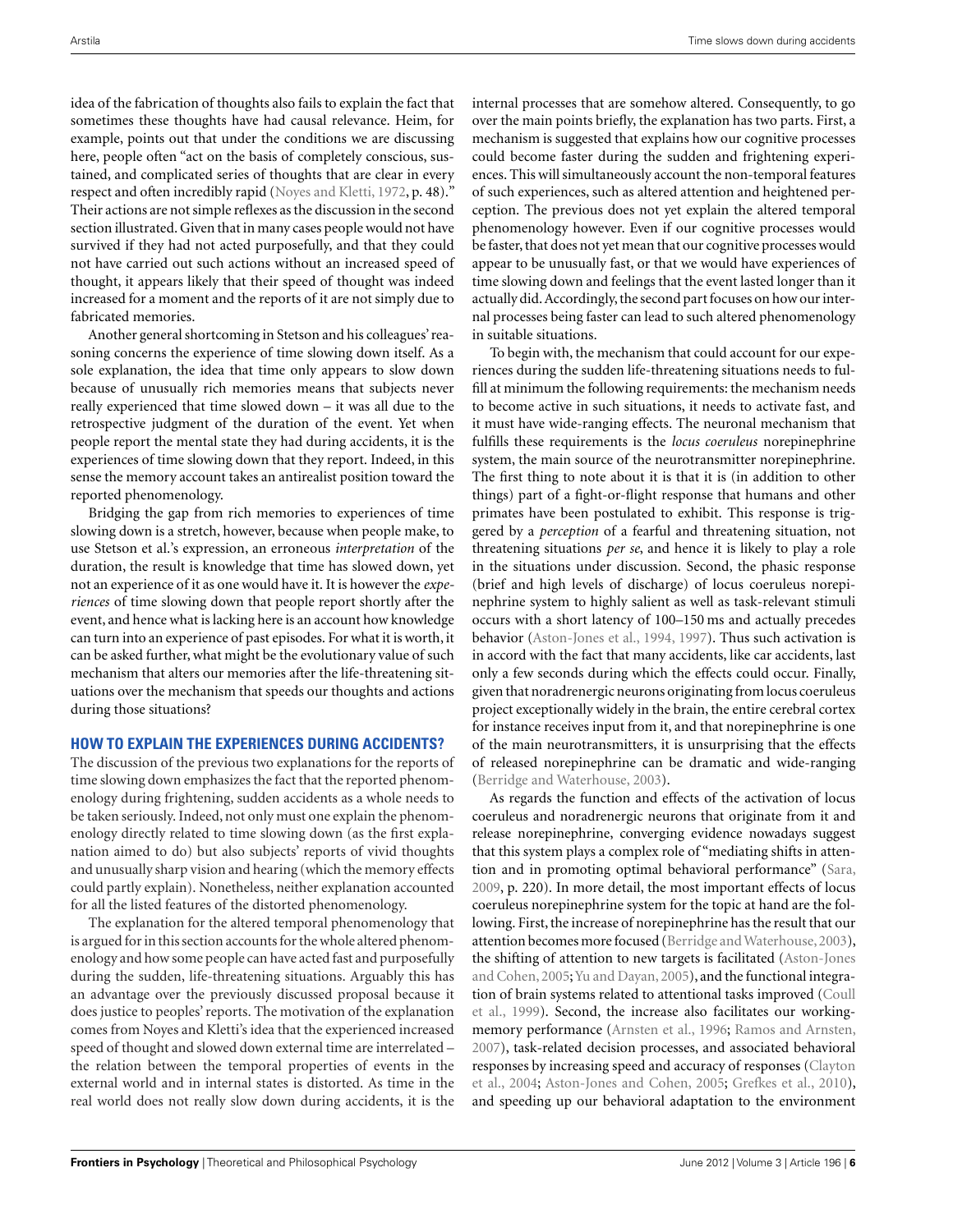[\(Devauges and Sara, 1990;](#page-8-0) [Bouret and Sara, 2005\)](#page-8-0). In addition, our clarity of thoughts possibly improves [\(Berridge and Waterhouse,](#page-8-0) [2003\)](#page-8-0). Finally, with the increase of norepinephrine our sensitivity to sensory surrounds becomes enhanced and our perception is affected as neurons respond to stimuli faster and more accurately than in usual conditions [\(Berridge and Waterhouse, 2003;](#page-8-0) [Aston-Jones and Cohen](#page-8-0), [2005](#page-8-0)). Note that this does not mean that the temporal resolution of perception would improve, just that when a new stimulus appears, it is processed in less time than it would under normal situations. Altogether, the previous effects mean that the activation of locus coeruleus norepinephrine system speeds up our internal processes concerning the relevant features of the situation at hand and subsequently improves our behavioral responses to the environment.

In short, there is a well-established neurophysiological system that can be seen to play a role in the experiences that are under discussion. To begin with, its activity increases during the situations that are perceived to be threatening and it can exert its effects very rapidly. In addition, many of its known effects are in good accordance with the phenomenology discussed in the second section (namely heightened perception, altered attention). That is, this system provides a realist explanation for the non-temporal features of the phenomenology related to experiences we have been discussing. Given that it is plausible to think that such a system is in play here, there are good reasons to accept one of the consequences that this brings along: our cognitive processes, such as thinking and shift of attention, are facilitated and accordingly indeed our thought is faster during accidents where the system is activated. This is also in good accordance with the fact that the rate of our information processing can be speeded up by rather simple means. For example, the performance of participants is improved in many psychophysical experiments where the time is a crucial factor (such reporting as many letters as possible in a Sperling experiment) when this task is preceded by a train of sounds (clicks) for 5 s [\(Jones et al.](#page-8-0), [2011](#page-8-0)).

However, it is important to notice that even if our cognitive processes were faster, it does not yet mean that we have an experience that we are unusually fast. Likewise, although our duration estimations are likely to tend toward overestimation as a result of increased arousal, it does not follow yet that we have the phenomenology related to time slowing down. As an analogy, consider an amateur runner who is running on a new route and knows her heart rate. If the heart rate is exceptionally high, it could mean two things. On the one hand, she might be running exceptionally fast. On the other hand, she might be running roughly at her normal speed but she is not in the running condition she expected to be. That is, the high heart rate does not translate into the faster running speed without some additional information, such as the distance she has covered in certain time. Hence, what is missing is an explanation for why faster thought amounts to the experiences that we have ample time to perceive, attend, act, or whatever we are doing. Why do we feel ourselves being faster?

Theoretically it appears obvious that we cannot have an experience that we are somehow faster or slower if we do not have some kind of a criterion for normal "speed." Think, for instance, that one perceives for the first time a robot "dancing" (i.e., turning) champagne bottles in a winery. It is plausible to assume that in

this case she does not have any idea of the pace at which this task is typically done, and accordingly it is impossible to say whether the robot does the task at normal speed or unusually fast or slow. The same holds for the experience that our thoughts are faster than usual. Without a background feeling about the "normal" rate of events unfolding in our awareness, we simply cannot know if the rate at which things unfold in a current situation is unusual or not. Indeed, the existence of some kind of criterion or background feeling of the normal speed appears theoretically necessary to explain the experiences we have been discussing.

The relevant question is, of course, what constitutes the sense of normal speed of things that we have been discussing. One suggestion can be found in William Goody's description of a patient, whose movements became unusually slow due to Parkinson's disease. After inquiring about the slowness of the patient's movements, Goody got the reply that "My own movements... seem normal unless I see how long they take by looking at a clock. The clock on the wall of the ward seems to be going exceptionally fast (as reported in [Sacks](#page-8-0), [2004\)](#page-8-0)."While this quotation makes explicit the idea that we have a sense of the normal rate of passage of time, it also suggests that things external to us have an important role in determining the criterion – without the knowledge of the temporal relation between his movements and their real duration, the patient would not have had experiences of his movements being unusually slow.

Our speeded internal processes, due to an increased norepinephrine level, do not yet amount to the experience that we are faster – the speed of our thoughts can simply feel normal. However, when our actions are directed to the external world, they have the same kind of reference as Goody's patient had and we notice that we are unusually fast. For example, we might notice that we can shift our attention from one stimulus to another faster than normally. This means that things move less in the world during our shifts of attention than usual. Likewise, even if our actions themselves do not necessarily speed up much (after all, this is largely due to our muscles, not cortex), our actions could initiate unusually fast due to increased alertness and speed of decision making, both of which associated have been associated with higher levels of norepinephrine. In this situation, our sensory and re-afferent systems provide us with grounds to feel that somehow our internal processes are faster than usual. Indeed, it has been shown that the feedback of re-afferent systems plays an important role in determining the time in which we perceive our actions to occur (Obhi et al., [2009\)](#page-8-0).

The support for the existence of the sense of normal speed that time passes is not only anecdotal, since our expectancies of the normal temporal course of our actions and their consequences become adapted to the prevailing circumstances. For example, when subjects press a key that results in a flash, and a short artificial fixed delay is introduced by the researchers, subjects adapt to this delay so that for them the flash appears at the same time as they press the key. This effect was most noticeable when the delay was removed (and the subjects have not adapted to the new situation yet), because in these situations subjects report that the flash appears before they press the key [\(Stetson et al.](#page-8-0), [2006\)](#page-8-0).

If generalized, Stetson et al.'s "keypress-and-flash" experiment shows that we have (unconscious) expectations of the normal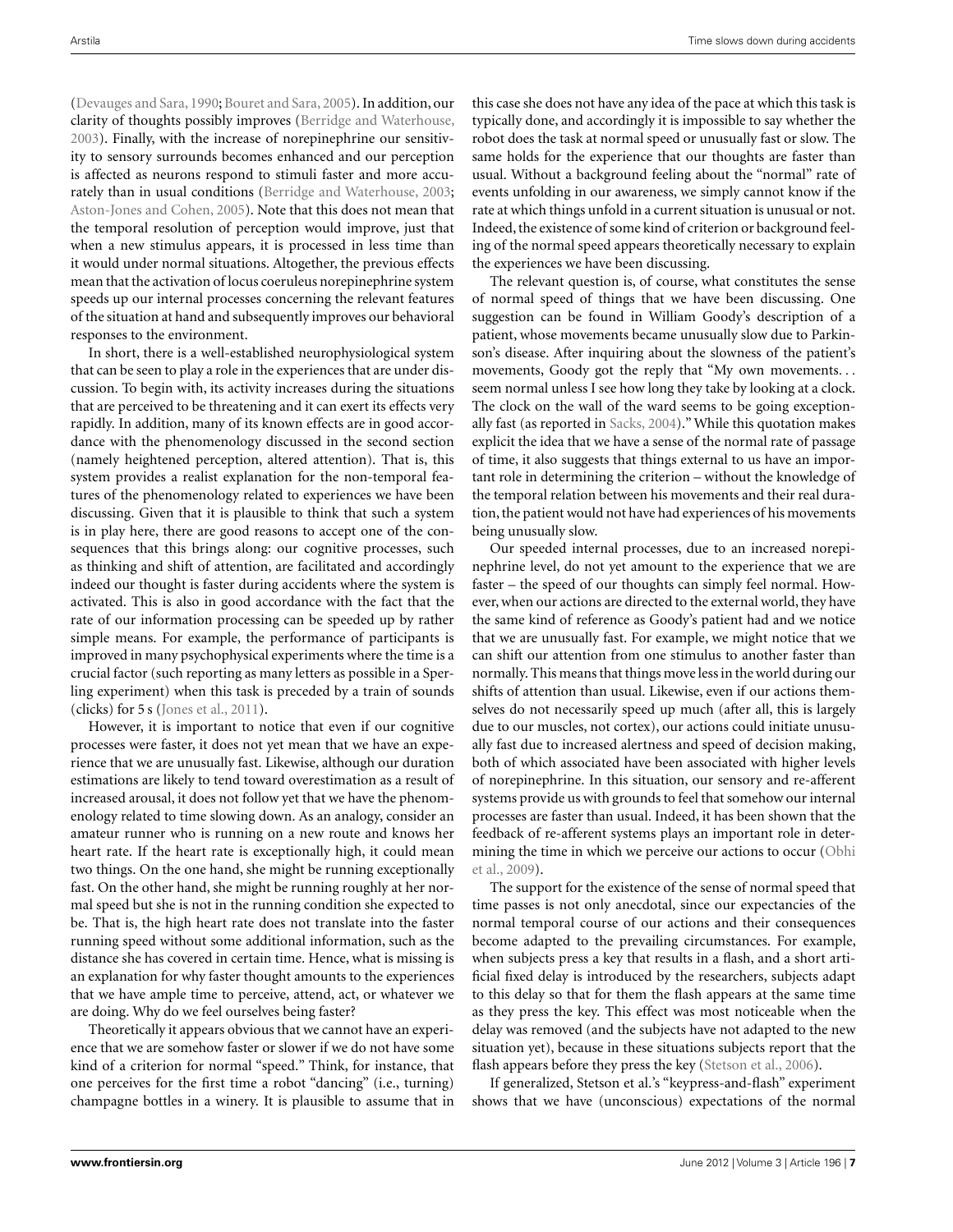temporal relations between our decisions and actions (here pressing the key) and their consequences (flash occurs). Our motor, perception, and cognitive systems become adapted to a certain delay after which the consequences occur. This adaptation is influenced by the prevailing circumstances. The same thing can also be seen in crossmodal simultaneity tasks, where subjects adapt to the asynchrony of visual and auditory stimuli and thus do not perceive them being asynchronous anymore (e.g., [Fujisaki et al.,](#page-8-0) [2004;](#page-8-0) [Zampini et al., 2005](#page-9-0)).

This example thus illustrates how there are expectations of the normal delay between our actions and their consequences, and suggests that there are similar expectancies pertaining other actions as well whether they are concrete or mental. Accordingly, we have some sense of how often and fast we can shift our attention from one thing to another, how fast we can react to things, and so forth. This idea combined with the assumption that our internal processes indeed are speeded brings about experiences that we are faster than usual. Furthermore, because the sense of rate at which time passes is determined by the speed of things in the external world as compared to the speed of our abilities to act according to those things, our feeling that we are somehow faster than usual also amounts to the experience that things in the external world happen slower than usual. That is, the temporal features of the phenomenology described in the section two can be accounted for.

One can object to this conclusion however by arguing that people do not have experiences of the sense of normal speed of things. While I agree that this is generally the case, it is important to notice that the feeling of normal speed at which things occur is something that need not be accessible to even the most perceptive introspection. Quite the contrary, it can be likened to the background feeling of ownership of our body parts or thoughts. This is not something that we normally feel, but when things go wrong, we do feel them as illustrated [by clinical cases \(such as somatoparaphrenia, see](#page-8-0) Vallar and Ronchi, [2009\)](#page-8-0). Likewise, although we might not have an ever present feeling of the normal speed of things, something like that needs to be in the background for otherwise we could not notice when things are somehow unusual as in the case of "keypressand-flash" example or Goody's patient noticing how much time his movements take.

It is likewise unsuccessful to object to the current proposal based on the claim that it makes unreasonably strong predictions: when we drink coffee, our internal processes may become faster than before, but still we do not feel that external time has slowed down. The problem with this objection is that it ignores the details of "keypress-and-flash" experiment, which illustrates the importance of fast changes in the time course in which events unfold – because subjects adapt to the prevailing situations, we can only notice the changes that occur faster than we can adapt to the situation. When we drink coffee, the amount of caffeine in our system grows gradually and our expectancies of the temporal relations might change along with it. Hence, we do not have the experiences of us being faster and things moving in slow motion.

The provided explanation can also account for the fact people experience time slowing down only in sudden and frightening situations. First, the activity of a relevant fight-or-flight response only increases in threatening situations. Second, the change in the norepinephrine levels can either occur slowly or fast. Arguably the experimental situation in [Stetson et al.'s](#page-9-0) [\(2007\)](#page-9-0) study was not particularly fast – people had to put on the harnesses, get up to the tower where they were released, and wait for the release – and for this reason they had plenty of time to adapt to the likely increase in norepinephrine levels (and most probably also to increased adrenalin levels).

Finally, attentional effects and the increased speed of our cognitive processes suggest an alternative interpretation for the movie analogy that Stetson and his colleagues used. To begin with, given that attention is focused narrowly on the issues potentially relevant for survival, these things are perceived more clearly. Second, the shifts of attention are facilitated – we shift our attention from one thing to another unusually fast. When these shifts of attention are voluntary, they are known to cause the subjective expansion of time and sometimes even a feeling that time appears to stand still. Such feelings can occur in everyday situations when we, for example, turn our attention to the second hand of the clock and wait for it to jolt forward [\(Yarrow et al., 2001\)](#page-9-0) or when, after dialing a telephone call and shifting attention shortly to something else, we turn attention back to the telephone call and wait to hear the next dialing tone [\(Hodinott-Hill et al., 2002\)](#page-8-0). Combined these two suggest that, in the right conditions, one could have a succession of perceptions (following the shifts of our attention) where subjective time is expanded (and may even appear to stand still) and that these perceptions would be focused and well-scrutinized.

This line of reasoning lends itself to an interpretation of the movie analogy where subjects do not perceive more snapshots during the frightening events (as Stetson et al. hypothesized), but they have the feeling that the snapshots they perceive last longer than usual. It is not that there was an abundance of experiences, but *abundance of time to scrutinize the perceptions*. Hence this second interpretation proposes that there is no increase in the "refresh rate" of perception, but that we have the feeling of having more time to perceive things clearly than we normally do. Our enhanced cognitive processing, which facilitates our apprehension of things we perceive, also contributes toward having such feelings. Again analogy helps to understand this idea: when a film is seen in a very slow motion, we have an abundant time to perceive certain features in it. (For example, the question whether a galloping horse has all its feet off the ground at the same time could be determined only after Eadweard Muybridge produced a series of still images of such horse in 1870s.). It is this second interpretation that I think is the correct interpretation of the movie analogy.

## **SUMMARY**

When people are suddenly faced with situations that they perceive as threatening, later they often report having had experiences with unusual phenomenology. I argue here that the phenomenology should be taken as given and reported in its entirety. This is because otherwise some of the most relevant phenomena in these situations–such as how people can act in unusually fast and purposeful ways to save their lives–would be left unaddressed.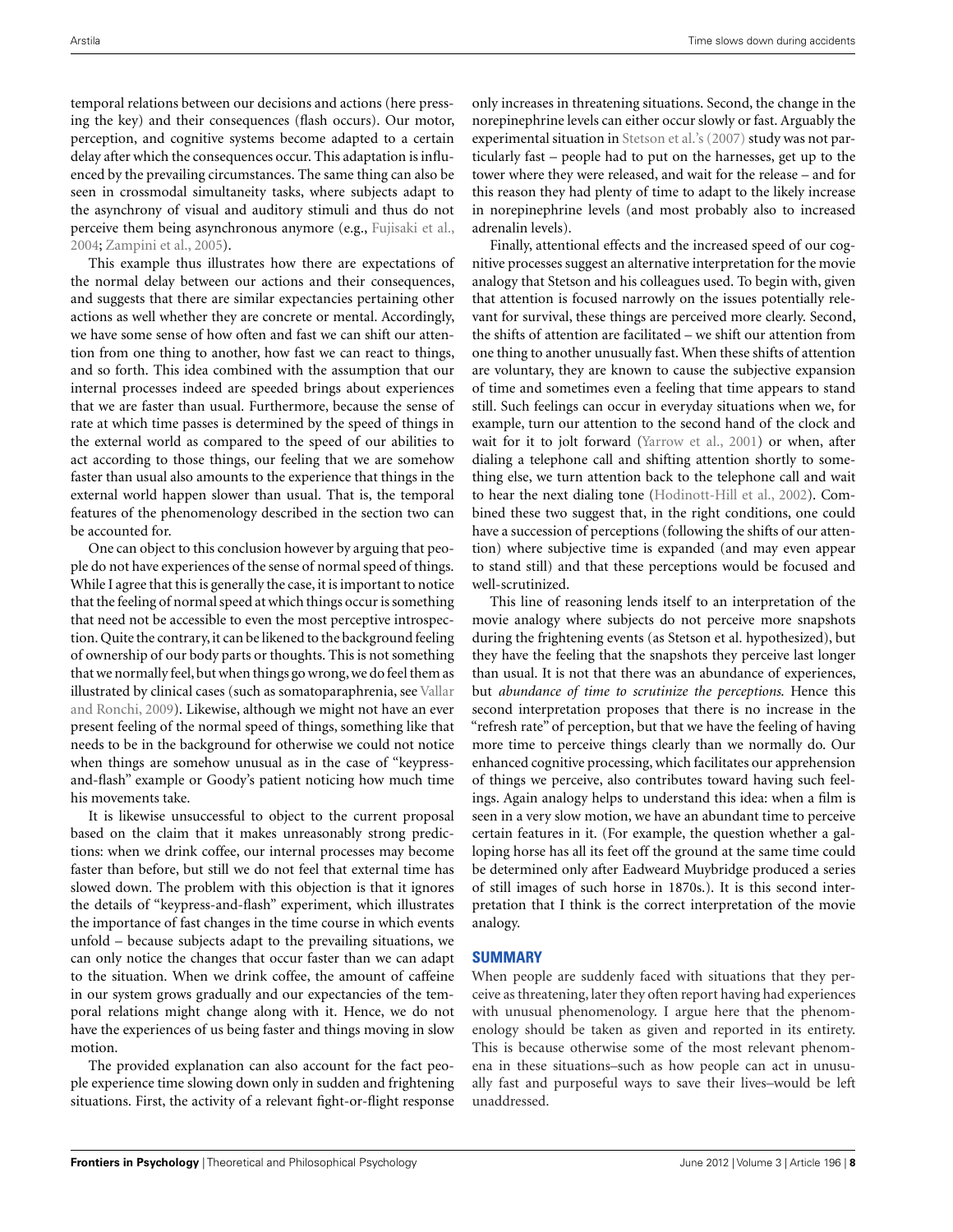<span id="page-8-0"></span>The provided explanation for the reported experiences can be summarized as follows: the experiences of time slowing down results from the fact that the relation between the temporal properties of events in the external world and internal states is suddenly (so that adaptation is yet to occur) distorted as result of increased speed of internal processes. In more detail, the explanation thus comes in two parts. First, it was suggested that cognitive processes are enhanced during the sudden and frightening situations – we are unusually fast. The explanation on how this could occur relied on the locus coeruleus norepinephrine system whose activity increases in these situations. Significantly, this increased activity correlates with enhanced cognitive processes and its effects match non-temporal features of the reported phenomenology (e.g., altered attention and heightened perception). Given that being faster does not equal the experience of being faster, this provided only a partial explanation of the experience however. The second part of the explanation for the experiences of time slowing down focused on how our internal processes being faster can lead

## **REFERENCES**

- Anderson, M., Reis-Costa, K., and Misanin, J. R. (2007). Effects of September 11th terrorism stress on estimated duration. *Percept. Mot. Skills* 104, 799–802.
- Arnsten, A. F. T., Steere, J. C., and Hunt, R. D. (1996). The contribution of alpha 2-noradrenergic mechanisms of prefrontal cortical cognitive function. Potential significance for attention-deficit hyperactivity disorder. *Arch. Gen. Psychiatry* 53, 448–455.
- Aston-Jones, G., and Cohen, J. (2005). An integrative theory of locus coeruleus-norepinephrine function: adaptive gain and optimal performance. *Annu. Rev. Neurosci.* 28, 403–450.
- Aston-Jones, G., Rajkowski, J., and Kubiak, P. (1997). Conditioned responses of monkey locus coeruleus neurons anticipate acquisition of discriminative behavior in a vigilance task. *Neuroscience* 80, 697–715.
- Aston-Jones, G., Rajkowski, J., Kubiak, P., and Alexinsky, T. (1994). Locus coeruleus neurons in monkey are selectively activated by attended cues in a vigilance task. *J. Neurosci.* 14, 4467–4480.
- Bar-Haim, Y., Kerem, A., Lamy, D., and Zakay, D. (2010). When time slows down: the influence of threat on time perception in anxiety. *Cogn. Emot.* 24, 255–263.
- Berridge, C. W., and Waterhouse, B. D. (2003). The locus coeruleus– noradrenergic system: modulation of behavioral state and statedependent cognitive processes. *Brain Res. Rev.* 42, 33–84.
- Bouret, S., and Sara, S. J. (2005). Network reset: a simplified

overarching theory of locus coeruleus noradrenaline function. *Trends Neurosci.* 28, 574–582.

- Byram, S. (1997). Cognitive and motivational factors influencing time prediction. *J. Exp. Psychol. Appl.* 3, 216–239.
- Campbell, L. A., and Bryant, R. A. (2007). How time flies: a study of novice skydivers. *Behav. Res. Ther.* 45, 1389–1392.
- Clayton, E. C., Rajkowski, J., Cohen, J. D., and Aston-Jones, G. (2004). Phasic activation of monkey locus ceruleus neurons by simple decisions in a forced-choice task. *J. Neurosci.* 24, 9914–9920.
- Coull, J., Büchel, C., Friston, K., and Frith, C. (1999). Noradrenergically mediated plasticity in a human attentional neuronal network. *Neuroimage* 10, 705–715.
- Dainton, B. (2000). *Stream of Consciousness. Philosophy*. London: Routledge.
- Devauges,V., and Sara, S. J. (1990). Activation of the noradrenergic system facilitates an attentional shift in the rat. *Behav. Brain Res.* 39, 19–28.
- Fujisaki, W., Shimojo, S., Kashino, M., and Nishida, S. (2004). Recalibration of audiovisual simultaneity. *Nat. Neurosci.* 7, 773–778.
- Gibbon, J. (1977). Scalar expectancy theory and Weber's law in animal timing. *Psychol. Rev.* 84, 279–325.
- Grefkes, C., Wang, L. E., Eickhoff, S. B., and Fink, G. R. (2010). Noradrenergic modulation of cortical networks engaged in visuomotor processing. *Cereb. Cortex* 20, 783–797.
- Greyson, B., and Stevenson, I. (1980). The phenomenology of near-death experiences. *Am. J. Psychiatry* 137, 1193–1196.
- Hodinott-Hill, I., Thilo, K., Cowey, A., and Walsh, V. (2002).

to an altered temporal phenomenology in suitable situations – how we can have the experience that we have ample time to perceive, attend, and act. This was explained by arguing that we have a sense of the normal speed of time passing and that this in turn depends on the temporal relation of our actions and external events. Our increased alertness, faster cognitive processes and initiation of actions make us aware that the relation is changed with the result that we have experiences with anomalous temporal characteristics.

## **ACKNOWLEDGMENTS**

I would like to thank Christine Falter, Dan Lloyd, and David Eagleman for their comments on the earlier versions, and JohnWearden and Marc Wittman for the discussions on the related issues. I am also very grateful the reviewers for their generous help and constructive comments. This work was supported by the Academy of Finland, a European Cooperation in Science and Technology (COST) action on Time in Mental Activity (TIMELY; TD0904), and Kordelin Foundation.

Auditory chronostasis: hanging on the telephone. *Curr. Biol.* 12, 1779–1781.

- Holcombe, A. O. (2009). Seeing slow and seeing fast: two limits on perception. *Trends Cogn. Sci. (Regul. Ed.)* 13, 216–221.
- Husserl, E. (1991). *On the Phenomenology of the Consciousness of Internal Time* (*1893-1917*). Dordrecht: Kluwer Academic.
- James, W. (1890). *The Principles of Psychology*. New York: Dover.
- Jones, L. A., Allely, C. S., and Wearden, J. H. (2011). Click trains and the rate of information processing: does "speeding up" subjective time make other psychological processes run faster? *Q. J. Exp. Psychol. (Hove)* 64, 363–380.
- Lloyd, D. (2002). Functional MRI and the study of human consciousness. *J. Cogn. Neurosci.* 14, 818–831.
- Loftus, E. F., Schooler, J. W., Boone, S. M., and Kline, D. (1987). Time went by so slowly: overestimation of event duration by males and females.*Appl. Cogn. Psychol.* 1, 3–13.
- Noyes, R., and Kletti, R. (1972). The experience of dying from falls. *Omega (Westport)* 3, 45–52.
- Noyes, R., and Kletti, R. (1976). Depersonalization in the face of lifethreatening danger: a description. *Psychiatry* 39, 19–27.
- Noyes, R., and Kletti, R. (1977). Depersonilization in response to lifethreatening danger. *Compr. Psychiatry* 18, 375–384.
- Obhi, S. S., Planetta, P. J., and Scantlebury, J. (2009). On the signals underlying conscious awareness of action. *Cognition* 110, 65–73.
- Ramos, B. P., and Arnsten, A. F. T. (2007). Adrenergic pharmacology and cognition: focus on the

prefrontal cortex. *Pharmacol. Ther.* 113, 523–536.

- Roy, M., Christenfeld, N., and McKenzie, C. (2005). Underestimating the duration of future events: memory incorrectly used or memory bias? *Psychol. Bull.* 131, 738–756.
- Sacks, O. (2004). Speed: aberrations of time and movement. *New Yorker* 80, 60–69.
- Sara, S. J. (2009). The locus coeruleus and noradrenergic modulation of cognition. *Nat. Rev. Neurosci.* 10, 211–223.
- Stetson, C., Cui, X., Montague, P. R., and Eagleman, D. M. (2006). Motorsensory recalibration leads to an illusory reversal of action and sensation. *Neuron* 51, 651–659.
- Stetson, C., Fiesta, M. P., and Eagleman, D. M. (2007). Does time really slow down during a frightening event? *PLoS ONE* 2, e1295. doi[:10.1371/journal.pone.0001295](http://dx.doi.org/10.1371/journal.pone.0001295)
- Treisman, M., Faulkner, A., Naish, P. L. N., and Brogan, D. (1990). The internal clock: evidence for a temporal oscillator underlying time perception with some estimates of its characteristic frequency. *Perception* 19, 705–743.
- Vallar, G., and Ronchi, R. (2009). Somatoparaphrenia: a body delusion. A review of the neuropsychological literature. *Exp. Brain Res.* 192, 533–551.
- Wearden, J. (1991). Do humans possess an internal clock with scalar timing properties? *Learn. Motiv.* 22, 59–83.
- Wearden, J. (2008). The perception of time: basic research and some potential links to the study of language. *Lang. Learn.* 58(Suppl. s1), 149–171.